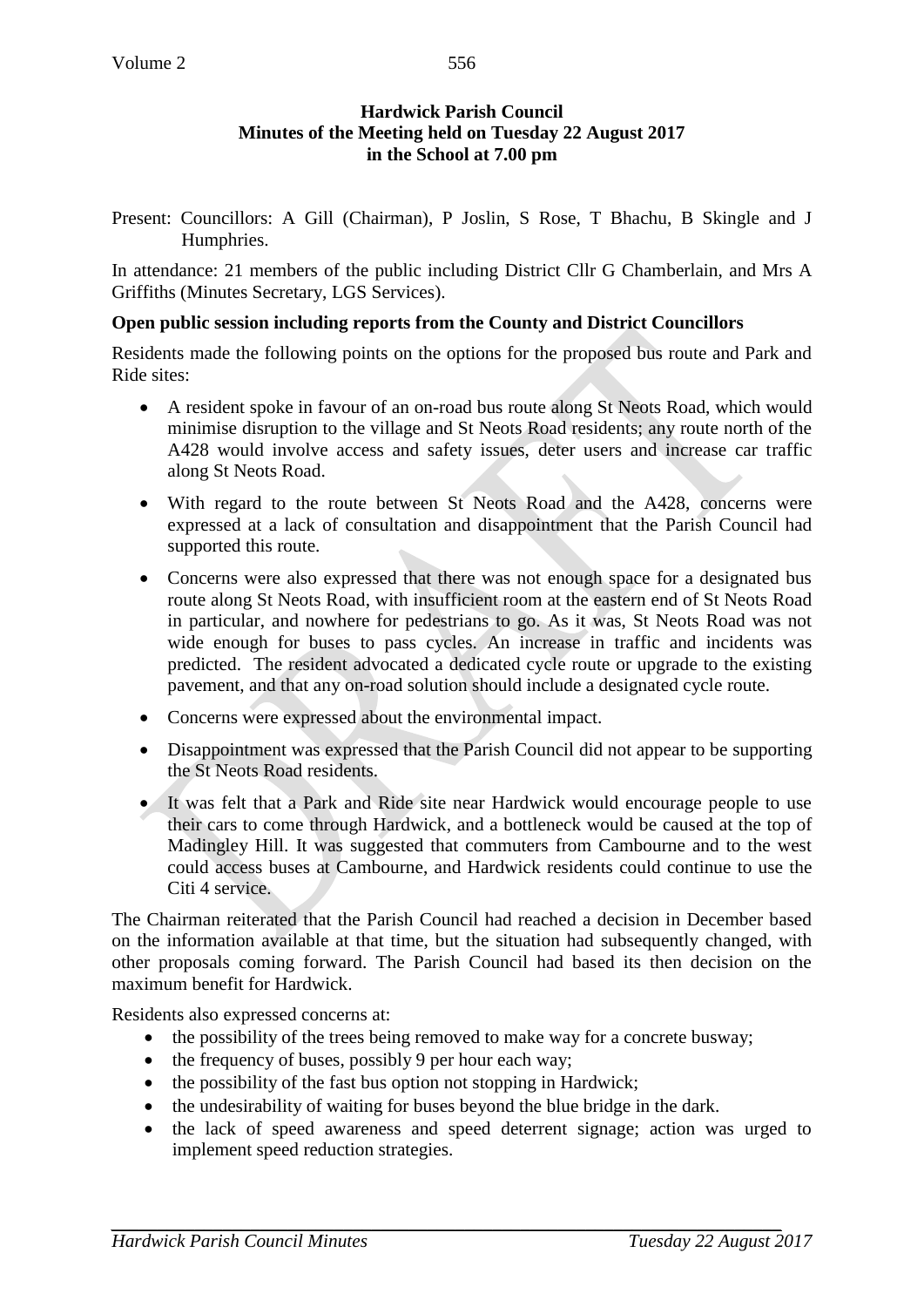The Chairman conveyed the apologies of District Cllr Chamberlain who was attending a workshop on the Park and Ride options. The District Councillor's written report was read out by the Chairman. This covered a meeting attended by Cllrs Chamberlain and Joslin on the proposed bus routes and Park and Ride sites. There had been much opposition to both the on and off road bus routes, and no agreement on the best option. It was understood that the Citi 4 service would continue to run but probably at longer intervals.

Cllr Chamberlain stated that the choice of Park and Ride location was critical due to the potential impact on Hardwick. The four proposed Park and Ride site options were at Crome Lea, the water tower, Scotland Farm and Bourn Airfield/Cambourne. The main issues relating to each site were outlined, including the following:

- the need for at least 9 buses per hour to take people from the area to centres of employment, resulting in a bus passing every three to four minutes, but which might not provide sufficient capacity for the anticipated 8000 plus new homes.
- Environmental and ecological issues such as the loss of the tree and hedge barrier
- Visible for miles around
- Long traffic queues around the site, causing congestion in Hardwick
- Distances from centres of employment

Cllr Chamberlain advocated an alternative solution of a Park and Ride site located adjacent to the Girton interchange, and outlined the benefits of this route, which would provide the necessary links, minimise environmental damage, and should not cause disruption to communities. Cllr Chamberlain intends to promote this option with the Director of Transport.

A decision on which Park and Ride sites are to be considered will be made in September and a report on each produced and submitted to the Greater Cambridge Partnership next summer. A full public consultation will then take place.

Cllr Chamberlain urged the Parish Council to reconsider its previous decision.

The previously circulated written report of County Cllr Joseph, who was not present, was taken as read.

- **1. To approve apologies for absence** Apologies were received from Cllr Wellbelove (out of parish) and District Cllr Chamberlain.
- **2. To consider any applications to fill the casual vacancy** None.
- **3. Declaration of interests**
- 3.1 To receive declarations of interests from councillors on items on the agenda and details of dispensations held

Cllr Joslin declared an interest in the bus route as a resident of St Neots Road.

Cllr Skingle declared an interest in item 7.1.2 as he lives within 400 metres of the proposed site.

Cllr Gill declared an interest in item 8.1 as a member of the trustees of the Community Hall and the existence of his dispensation.

3.2 To receive written and grant any requests for dispensation as appropriate for items on this agenda None.

## **4. To approve the minutes of the previous meeting on 25 July 2017**

RESOLVED that the minutes of the meeting on 25 July be approved and signed by the Chairman as a true record, after deleting the words "with regards to" under item 7.3, line 2. (Prop SR, 2nd PJ, unanimous)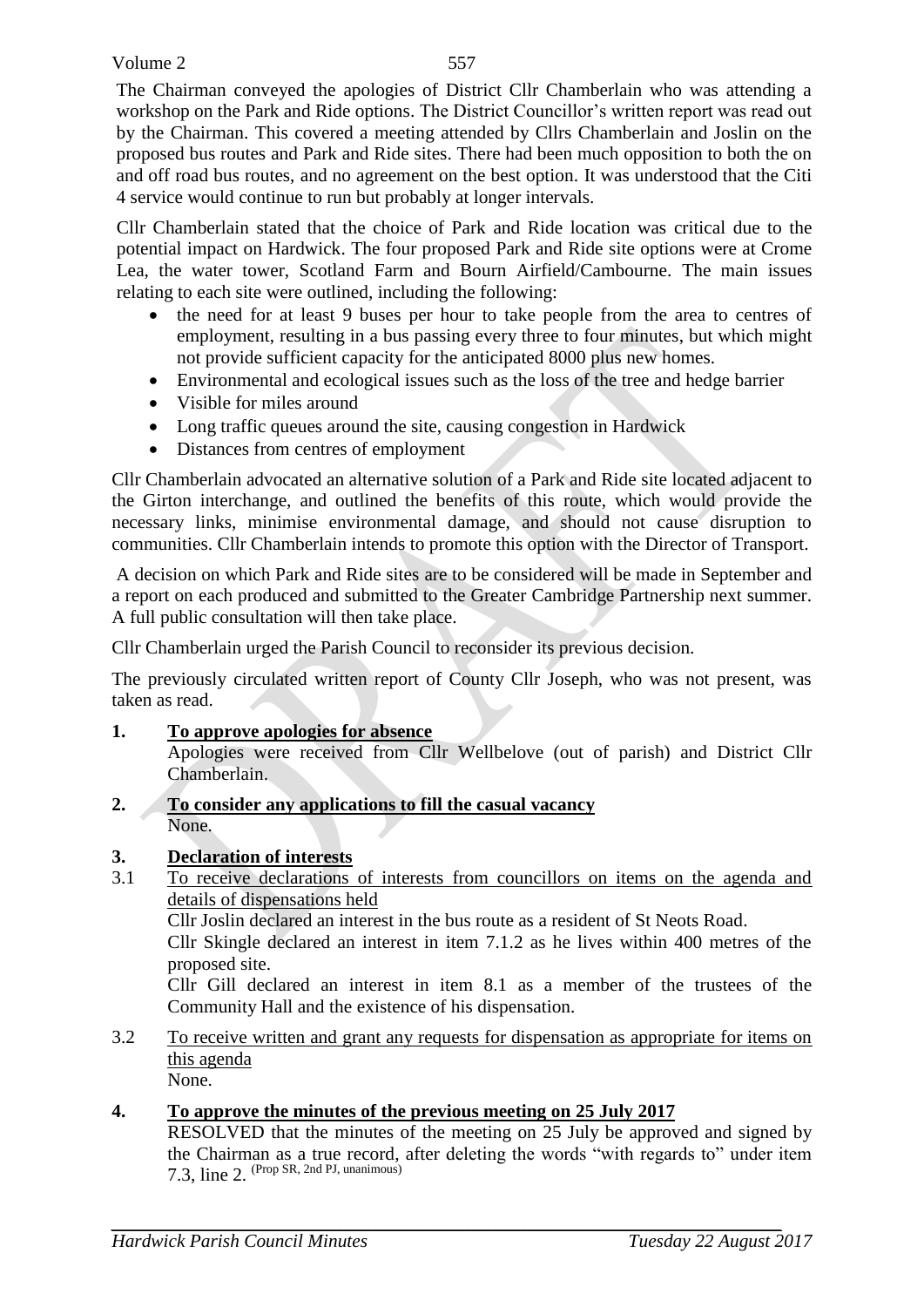## **5. Matters arising and carried forward from the last or previous meetings for discussion/decisions**

5.1 (10) Review of busway route and Park and Ride location

RESOLVED that the agenda item be carried forward to next month and subsequent agenda if necessary in order to obtain as much information as possible before making a decision, as insufficient information was available about the routes and how traffic would approach and access the different sites; to await the detailed plans when produced by the Greater Cambridge Partnership and comment on them within the public consultation.

RESOLVED that Cllr Humphries should place a report and links on the website to enable residents to familiarise themselves with the current position.

RESOLVED to write to Cllr Francis Burkitt, Chair of the Greater Cambridge Partnership assembly, stating that the Parish Council supports the current technical evaluations currently taking place on the route options and Park and Ride locations, and looks forward to receiving the results, dependent on which the Parish Council will respond to the subsequent consultation. (Prop SR, 2nd PJ, unanimous)

5.2 (5.1) Community Transport initiative – to consider correspondence and advice received and consider the next steps

RESOLVED having considered advice from SCDC, CAPALC and Cambridgeshire ACRE, given that a response was still awaited from HMRC, to await their advice before proceeding.

RESOLVED that Cllr Humphries as trustee should ask Martin Cassey if the Village Plan survey response data relating to the community bus could be provided to the Parish Council as underpinning evidence for a decision. (Prop AG, 2nd PJ, unanimous)

5.3 (5.6) Hardwick Church – query whether Hardwick Parish Council is an eligible Parish Council with regard to the Localism Act S8 and whether it can give money to the Church

RESOLVED to note the advice from NALC that the Parish Council is not permitted to give money to the Church and must comply with the 1894 Local Government Act. Cllr Humphries will place a note in Hardwick Happenings.

5.4 (June) To consider quotations for Internal Auditor for FY ending 31 March 2018 RESOLVED having considered four quotations, to accept the quotation from LCPAS for £200.00 plus VAT. (Prop PJ, 2nd JH, unanimous)

# **6. Correspondence/communications received**

- 6.1 Herts and Cambs Ground Maintenance problems with low hanging trees RESOLVED to ask Herts and Cambs Ground Maintenance to specify the areas involved, how many trees are involved, and where they are, whereupon the Parish Council will proceed to obtain quotations for a clearance of 2 metres under every tree within the designated areas. (Prop BS, 2nd PJ, unanimous)
- 6.2 Resident request for barrier in the Ellison Lane/Pershore Road passage to prevent anti-social behaviour by youths on mopeds and make the area safer for local residents RESOLVED that Cllr Gill should contact County Cllr Lina Joseph to seek advice as to what measures should be put in place, and to update the resident accordingly. <sup>(Prop</sup> SR, 2nd PJ, unanimous)

On a proposition by the Chairman, it was agreed to vary the order of business to take item 8.3 at this point.

8.3 Proposal that the Parish Council adopts a policy that any resident requesting tree branches are cleared back from their boundary may do so themselves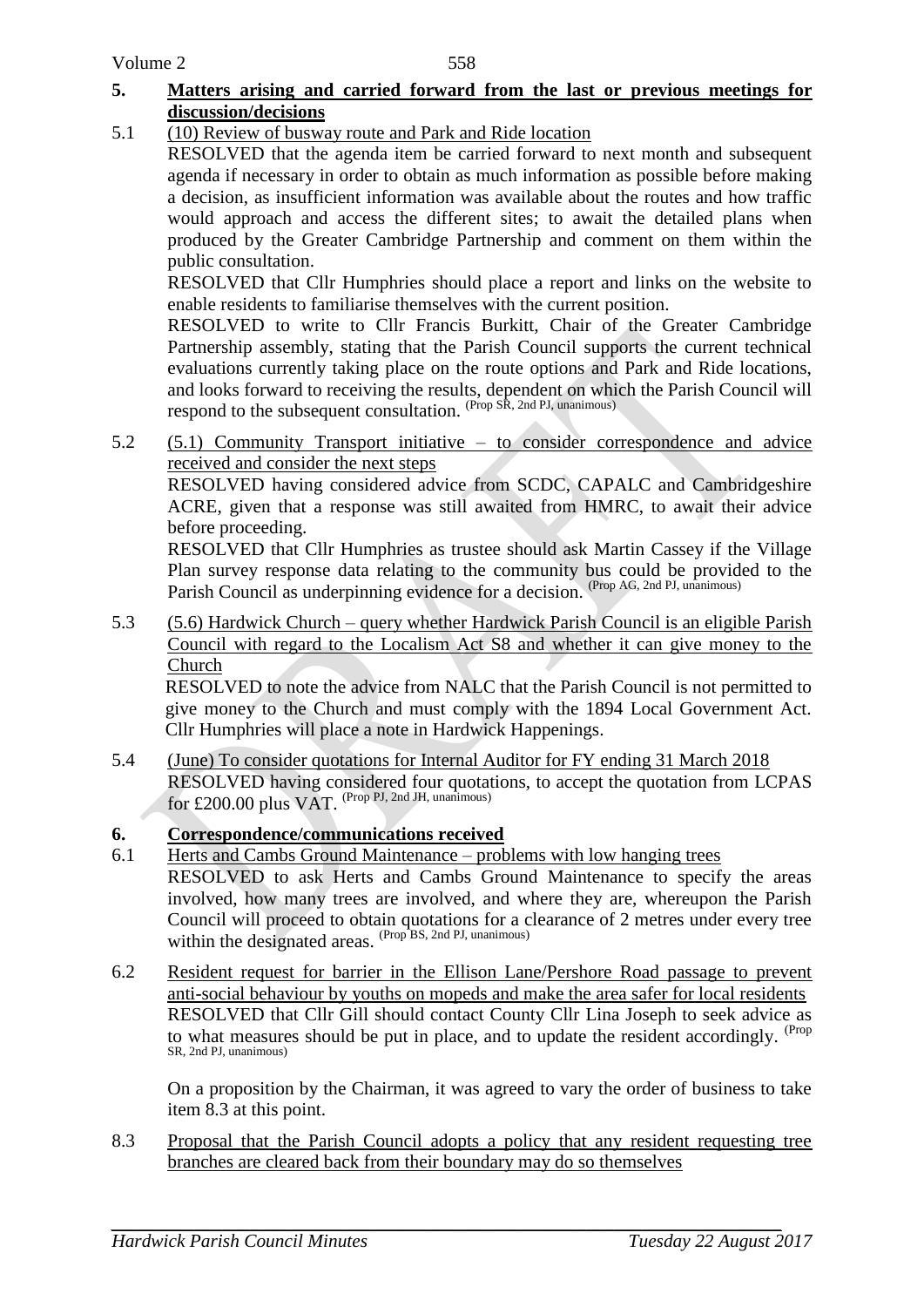RESOLVED to adopt the policy that any resident requesting tree branches to be cleared back from their boundary may cut them back themselves to the boundary, and either remove the branches or leave them in situ by the tree. (Prop AG, 2nd JH, unanimous)

6.3 18A Ellison Lane – request that large tree on Parish Council land on the verge/grassed area next to the fence of the property is cut back RESOLVED to respond to the resident that they may cut back the overhanging branches to their boundary themselves.

### **7. Planning Applications and Decision notices and tree works applications**

- 7.1 Planning applications received since the last meeting
- 7.1.1  $S/2665/17/FL 339 St$  Neots Road Erection of two family dwellings RESOLVED that the Parish Council has no recommendation. (Prop SR, 2nd PJ, unanimous)
- 7.1.2 S/2455/17/PN Land at Red Brick Farm, Main Street Application for prior notification of proposed development by telecommunications code system operators for a communications tower, antennas, ground based apparatus and ancillary development

Noted for information only.

- 7.1.3 S/2889/17/LD 15 Pershore Road Lawful development certificate for proposed partial garage conversion for bathroom/utility area Noted for information only.
- 7.1.4 S/2895/17/FL 3 Worcester Avenue New detached dwelling RESOLVED that the Parish Council objects to the application as it is out of character with the other houses in the road.  $(\text{Prop A}\tilde{G}, 2\text{nd SR}, \text{ carried with 5 in favour and 1 abstraction})$
- 7.1.5 S/2911/17/FL 89 Limes Road RESOLVED to seek a time extension to the next meeting as no information was available.
- 7.2 SCDC Decision Notices Details of planning permissions granted by SCDC or refusal notices since the last meeting can be viewed on the SCDC Planning Portal at [http://plan.scambs.gov.uk/.](http://plan.scambs.gov.uk/swiftlg/apas/run/Wchweeklylist.displayPlanningLists)
- 7.2.1 S/1692/17/FL 8 Grace Crescent Proposed single storey front infill and internal alteration – Permission granted.
- 7.3 Tree Works None.

## **8. Members reports and items for information only**

8.1 New Housing Developments and Planning Obligations

RESOLVED to note Cllr Gill's verbal report that he had attended the SCDC Planning Committee meeting and both the Grace Crescent and St Neots Road applications had been approved.

RESOLVED to receive Cllr Rose's verbal report that he had been talking to the President of the Community Association about what the village would like to see in the Community Centre. Wil Huisman had expressed an interest in becoming involved on behalf of the Hardwick Evangelical Church regarding the use of the Community Room.

8.2 Webmaster vacancy – to consider how to fill the vacancy

RESOLVED, given that Robert Cassey had given three months notice of his intention to resign as webmaster at the end of October, to write thanking him for all his hard work and efforts resulting in the increased use and scope of the website, which the Parish Council greatly appreciated. Cllr Humphries will advertise the vacancy in